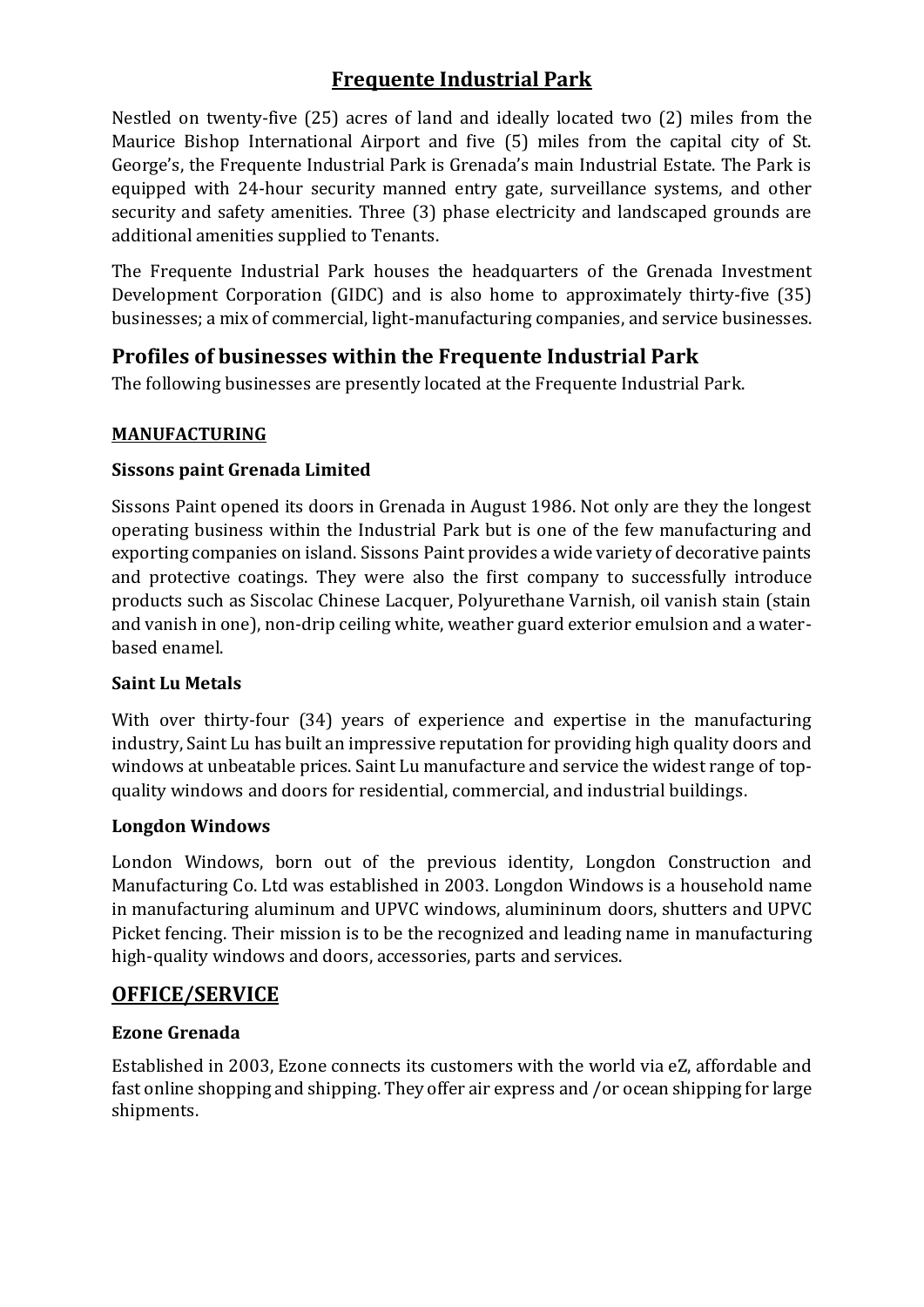### **Grenada Coalition of Services Industries (GCSI)**

The Grenada Coalition of Services Industries (GCSI) is the endorsed, sanctioned Umbrella body under the Ministry of Trade representing the services sectors in Grenada. It is one of the fourteen (14) bodies in existence in the region, with the aim of propelling the services Industry to its full potential within the regional and international markets. The GCSI offers services such as creating of invoice, invitation, promoting and planning events and receiving payments, exposure for opportunities-Identifying Markets-Engaging in promotional activities, fostering collaboration-Fostering development & competitiveness-Promoting industry standards.

### **Grenada Solid Waste Management Authority (GSWMA)**

The Grenada Solid Waste Management Authority (GSWMA) is a statutory body established by an Act of Parliament titled The Grenada Solid Waste Management Authority Act No. 11 of 1995. Through this Act the GSWMA is mandated to develop waste disposal facilities, improve the coverage and effectiveness of solid waste storage, and conduct the collection and disposal of municipal solid waste. The Authority currently operates waste disposal facilities at Perseverance in Grenada and Dumfries in Carriacou with financing obtained through the implementation of the 1997 Environmental Levy (EVL) Act.

## **Grenada Chamber of Industry and Commerce (GCIC)**

The Grenada Chamber of Industry and Commerce (GCIC) was established in 1921 and is the oldest and only Private Sector representative organization in Grenada. The GCIC is a reliable, effective, and adaptable vehicle for Private Sector Advocacy, providing critical resources and facilitating initiatives for National Development. The GCIC leads the process in creating a strong, unified, competitive Private Sector working effectively in partnership with Government and Civil Society to drive Economic and Social Development.

### **Unique Vacations Limited: UVL Call Center**

Unique Vacations Ltd (UVL) is an affiliate of the worldwide representative for Sandals and Beaches Resorts. The company provides marketing, public relations, advertising, reservations and social media services to Sandals and Beaches Resorts valued clients.

### **Clear Harbor**

Clear Harbor is a customer care service provider operating from Caribbean contact centers and headquarters in Atlanta, Georgia. We developed our customer care strategy and brand mirroring approach to solve the problems of traditional outsourcing. We see a growing opportunity for a different type of service provider with the brand-reflection mindset needed to succeed in a world of unprecedented consumer power and expectations. Mirroring produces a clear reflection and premium extension of a client's business model within Clear Harbor that allows us to live your brand and perform as good as or better than the original. Our Clear Reflection Services for Customer Care provide the lowest total cost of brand ownership. Stop outsourcing. Start mirroring.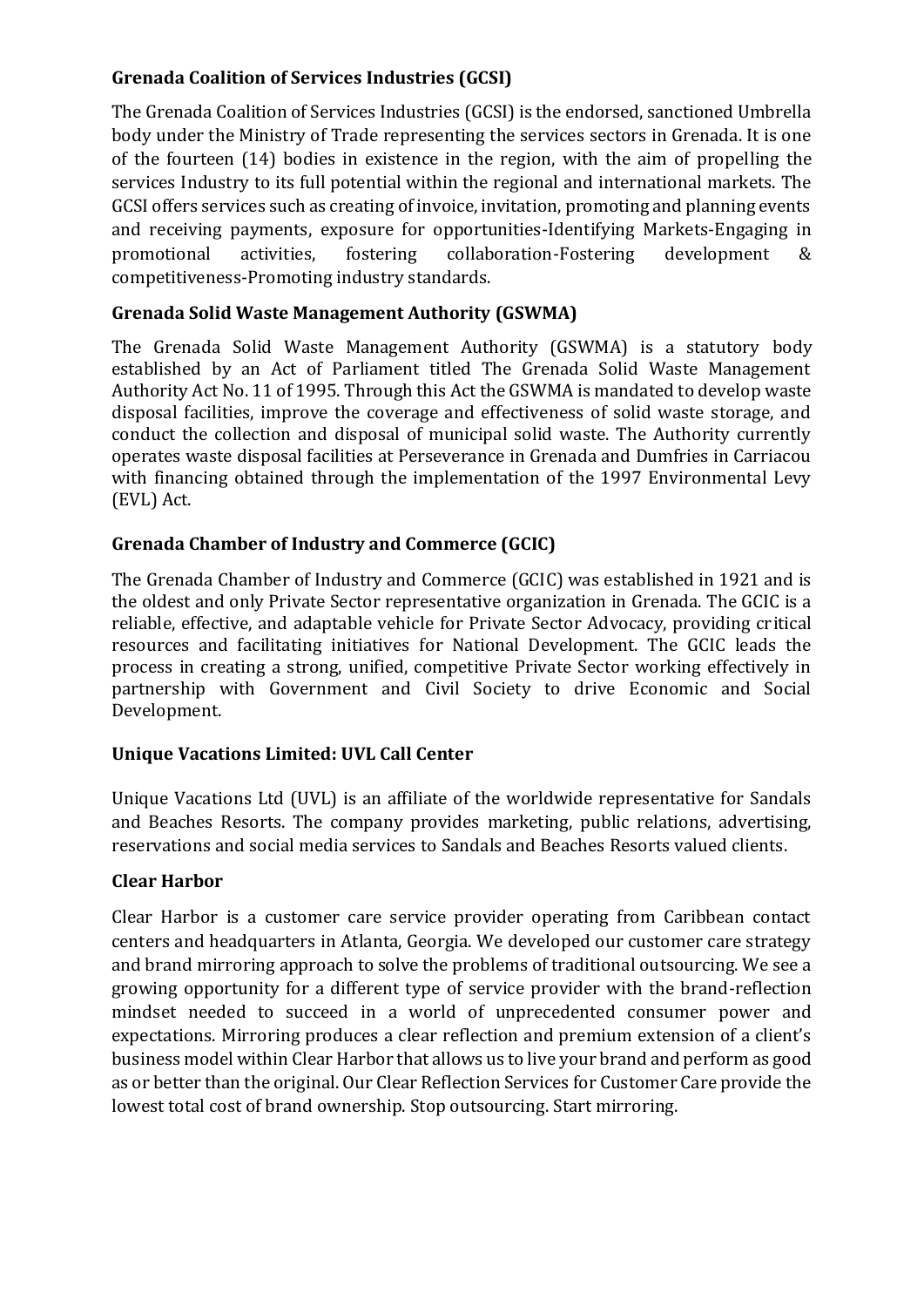#### **RETAIL**

### **D's Delight**

A takeaway restaurant that serves breakfast and lunch Mondays through Fridays from 7:30 am to 5:00pm and every other Saturday from 9:00am to 2:00pm. D's offers a wide variety of Grenadian dishes as well as freshly baked pastries and with refreshing beverages.

### **Arawak Island**

A small, Grenadian owned company that produces 100% natural made products with most of the raw materials coming from Grenadian soil. Their products include handmade pure coconut oil and spice soaps, body oils, insect repellants, and incenses.

### **Waggi T Rentals & Sound Company Limited**

Grenada's number one event supplies rental company. Waggy T rents tables, chairs, tents, sound system for small and large events, barricades and fencing as well as generators.

### **Spice Isle Coffee**

Spice Isle Coffee is the first local, commercial coffee roaster in Grenada. Established in 2014, the company has been roasting premium coffee beans from around the world. They operate with custom build roaster with the capacity to roast 2400lbs beans weekly. Spice Isle Coffee provides freshly roasted coffees to hotels, restaurants, and retail outlets.

Spice Isle Coffee can also be found at the Maurice Bishop International Airport.

#### **Caribbean Shutters, Windows, and Doors**

Caribbean Shutters, Windows and Doors is the complete one stop shop for everything windows and doors. From luxury to fire rated and hurricane rated, to windows and doors accessories and parts. Caribbean Shutters, windows and Doors supply many trusted brands of products for all of openings and provide the best expertise.

#### **Spice Island Printers/Grenadian Voice Newspaper**

Founded June 13th, 1981, The Grenadian Voice Newspaper, located at Building 11B, Frequente Industrial Park, St. George's and published by Spice Island Printers Ltd, was established by Mr. Leslie Pierre together with 26 founding members. The company offers a weekly printed paper; offering advertising space and factual news to the general public, which is available on Friday of each week. Due to Covid-19, an E-Paper is published weekly on our Facebook platform and website: [\(www.thegrenadianvoice.com\)](http://www.thegrenadianvoice.com/). Over the years we have made monetary and other charitable contributions to non- profit organisations and other entities.

#### **Spice Isle Retreaders**

Spice Isle Retreaders was established in 1984 by Mr. Arzam and Mrs. Clearie Rahaman. They are one of the leading suppliers of tyres, wheels and batteries for all types of vehicles, automobile accessories, safety gears, motor scooters, and motor bikes. The